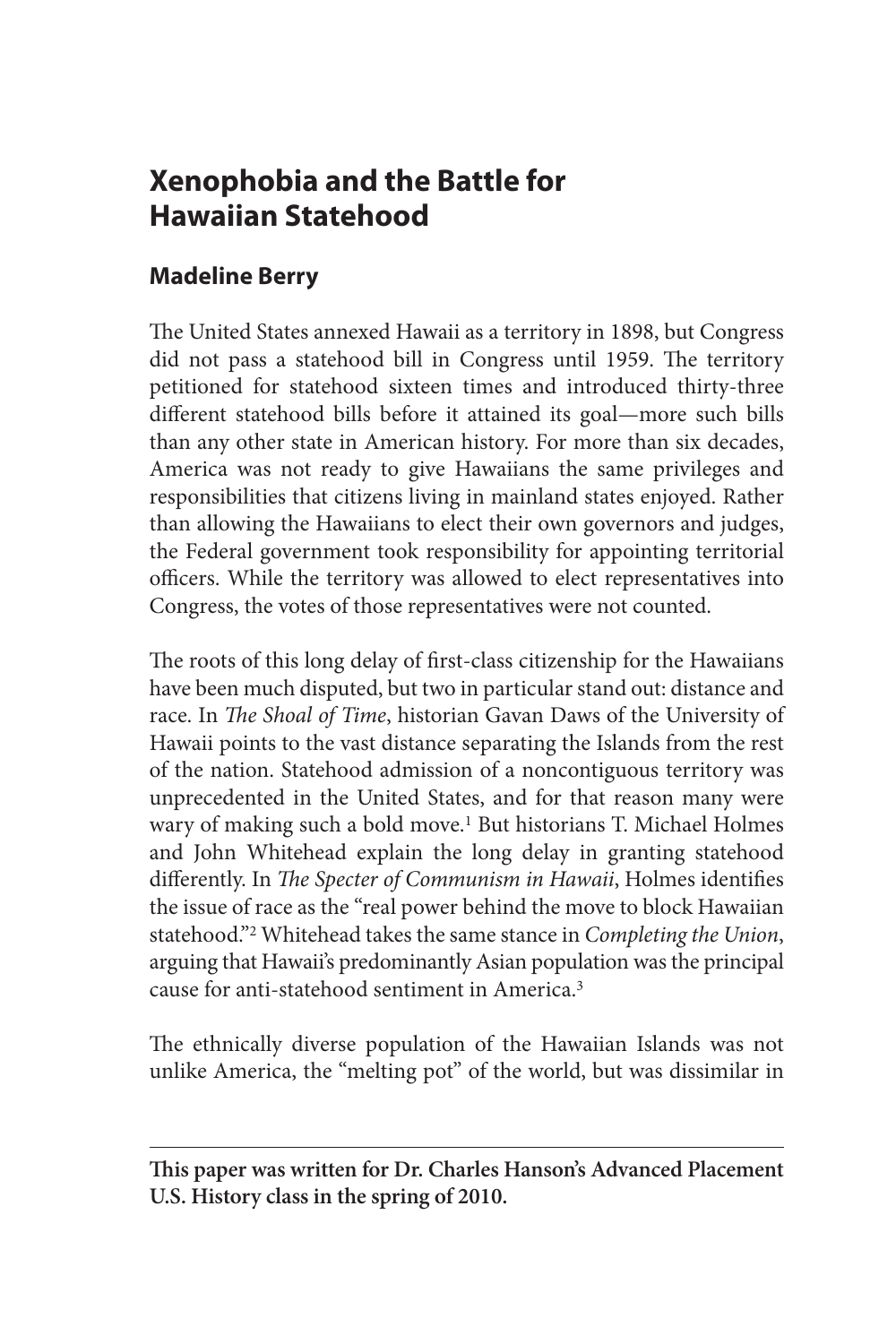### 14 Madeline Berry

that its ethnically diverse population was not dominated by a white majority. In 1900, Caucasians made up 87.9 percent of the population of the continental United States, but only 17.3 percent of the Hawaiian Islands.4 Whites accustomed to being in the majority at home found themselves in the minority to Asians and Hawaiians in the new territory. Daws's argument of distance sugarcoats the de facto motivations behind American resistance to Hawaiian statehood. Xenophobia was what drove the anti-statehood movement.

Americans were afraid of one race in particular: the Japanese. Their presence meant competition for white laborers and their vast differences from the Americans made them easy targets for suspicion, especially when it came to their loyalties before and during the Second World War. Various presidential administrations made attempts to shift the demographic balance away from the Japanese by limiting their voting and immigration rights. But as America emerged from the war and entered the global crisis of the Cold War as the leader of the "free world," its image as a role model was in jeopardy. The words "racism" and "imperialism" had become contradictory to American ideology, and these same terms were apparent in the nature of Hawaii as a territory rather than a state. The timing of the decision to grant statehood in 1959, following the peak of these Cold War tensions, further reveals that race-based misgivings had motivated the antistatehood movement all along.

#### **Ocean Roadblock**

Hawaii, an archipelago floating in the middle of the vast Pacific, was unlike any existing states: it was separated from the rest of the nation by thousands of miles. Hawaii was 2,400 air miles away from San Francisco and almost 5,000 miles away from Washington D.C., making travel to and from the mainland inconvenient at best. Not only did many Americans see the idea of extending statehood overseas as unrealistic, some argued that the lack of precedent made it un-American. Gavan Daws cites Kenneth M. Regan, a Democratic Representative from Texas, arguing that taking on Hawaii as a state was not the sort of act that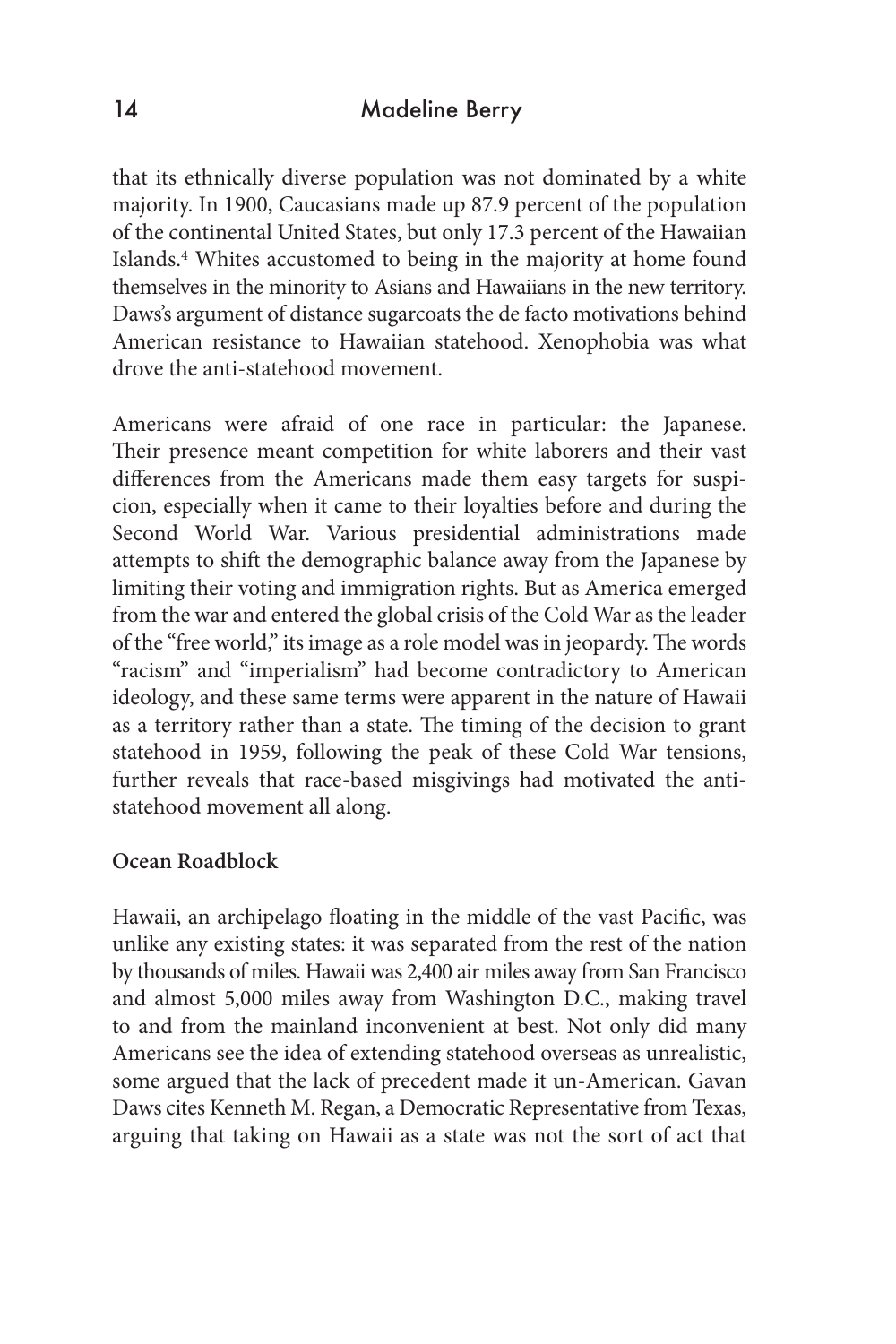George Washington had intended for the United States.<sup>5</sup> Americans were used to states being added on naturally as the frontier pushed westward. California's 1850 statehood may have preceded many admissions of states in the Midwest; however, California was still a territory on the mainland, contiguous to other American territories. Now that the frontier was stretched over miles of the Pacific Ocean, statehood did not seem to come naturally.

Some politicians tied the cultural discrepancies between Hawaii and the mainland to the distance between them rather than to racial differences. Just a year before Hawaii was granted statehood, Republican Senator George Malone of Nevada took the opportunity to explain his history of voting against statehood in the Congressional record. He claimed that his objection to Hawaiian statehood was based on the fact that the territory was far away from the rest of the American people, and that Hawaiians "have no direct knowledge of life and conditions in the United States, and because of this their ways of life are different from ours."6 The worry that the Hawaiians could not be assimilated to the nation at large because of the distances involved helped to intensify a more memorable setback in Hawaiian statehood—the issue of communism.

As the Cold War began and the paranoia over subversive behavior peaked with the House Un-American Activities Committee and Senator Joseph McCarthy's witch hunt, the distance that separated the Hawaiians from the rest of America made for mystery and suspicion as to what might be going on in Hawaii without the rest of the country knowing. Hawaii's location in the middle of the Pacific was dangerously close to rival nations in the East who Americans feared could spread communist influence into America via Hawaiian representatives and voters if the territory were granted statehood. In 1949, Republican Senator Hugh Butler of Nebraska, a notorious opponent of statehood for Hawaii, was quoted in the *Dallas Morning News* warning Congress that "…the Communists are softening up Hawaii in an effort to capture it as a base for operations against the American form of government."7 Politicians like Butler argued that Hawaii was simply too far away to be trusted.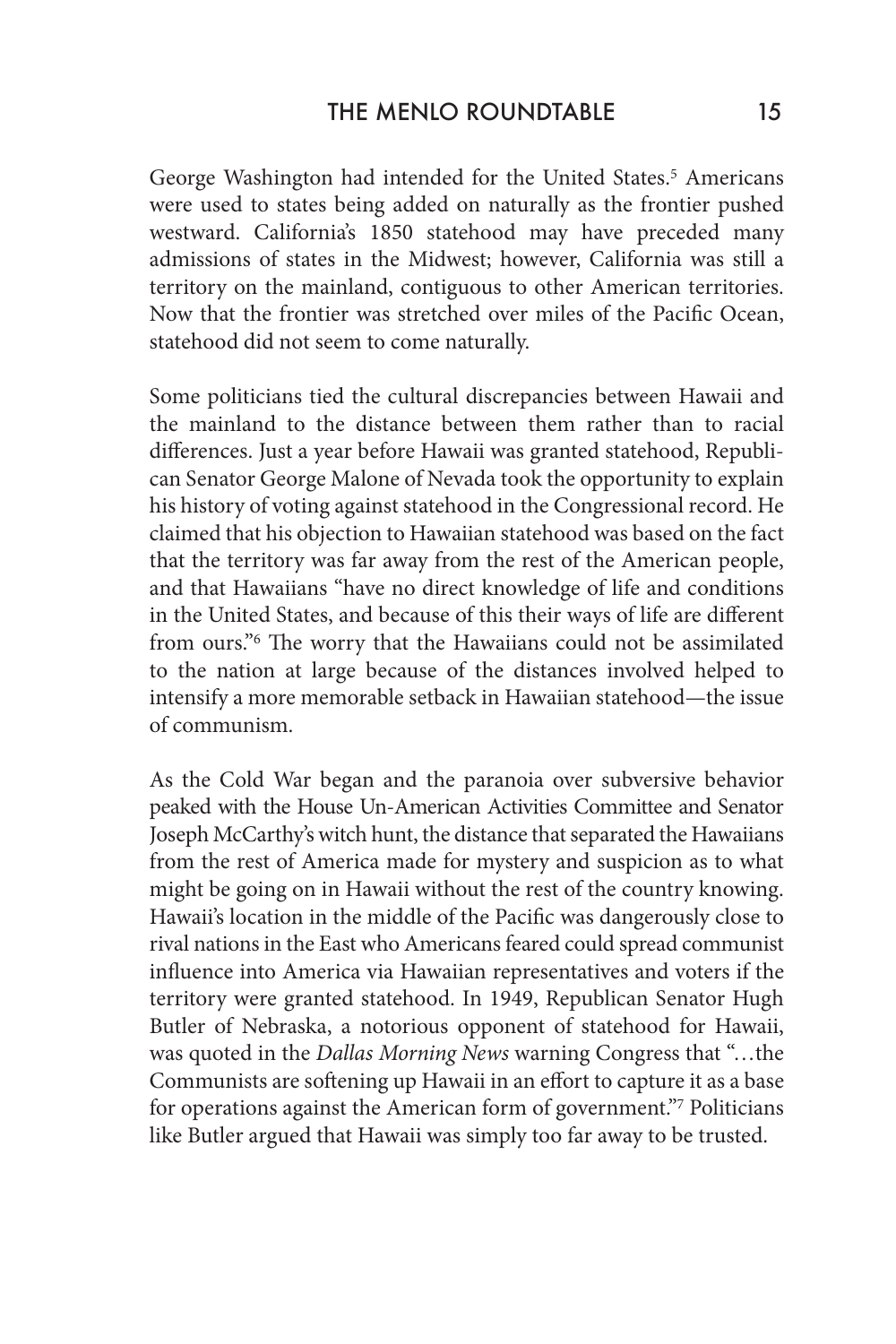But if the people living in Hawaii were naturalized, predominantly white "Americans," would considerations of distance from the U.S. and proximity to mainland Asia have derailed statehood? Would Americans have been as wary of people of their own race and background?

### **Efforts to Alter the Ethnic Composition**

If the ethnic makeup of Hawaii had not been a significant problem to Americans, attempts to change that composition would not have been necessary. However, there were numerous efforts by various presidential administrations to restrict the immigration of Asians into Hawaii. This includes the enforcement of the Chinese Exclusion Act of 1882, the Gentlemen's Agreement of 1907 and numerous Immigration Acts, especially the Johnson-Reed Act of 1924. The ethnic makeup of Hawaii was unappealing to Americans because its population was dominated not by a white majority, but instead by what was only an obscure minority on the mainland—Asians.

Asians were cheaper and more efficient laborers than whites, and their presence made it next to impossible for white workers to get jobs on the Islands. Many people viewed Asian culture as the polar opposite of American culture, deeply unfamiliar and impossible to assimilate. According to the 1900 census, the racial breakdown of Hawaii was as follows: 16.7 percent Chinese, 17.3 percent Caucasian, 25.7 percent Hawaiian and 39.7 percent Japanese.<sup>8</sup> White men were scarce, present only for military service or for the business of lucrative sugar corporations, where they exploited cheap Asian labor. In the next few decades, the American government took repeated steps to expand the white population and reduce the Asian one.

In 1882 Congress passed the Chinese Exclusion Act, barring Chinese laborers from immigrating to America and hindering those already in the country from being naturalized.9 This act pushed Chinese immigration away from the American mainland towards the independent Kingdom of Hawaii, and the population of Chinese-Hawaiians consequently boomed. But when Hawaii became a U.S. territory, the Chinese Exclusion Act was renewed in 1902 to apply to Hawaii,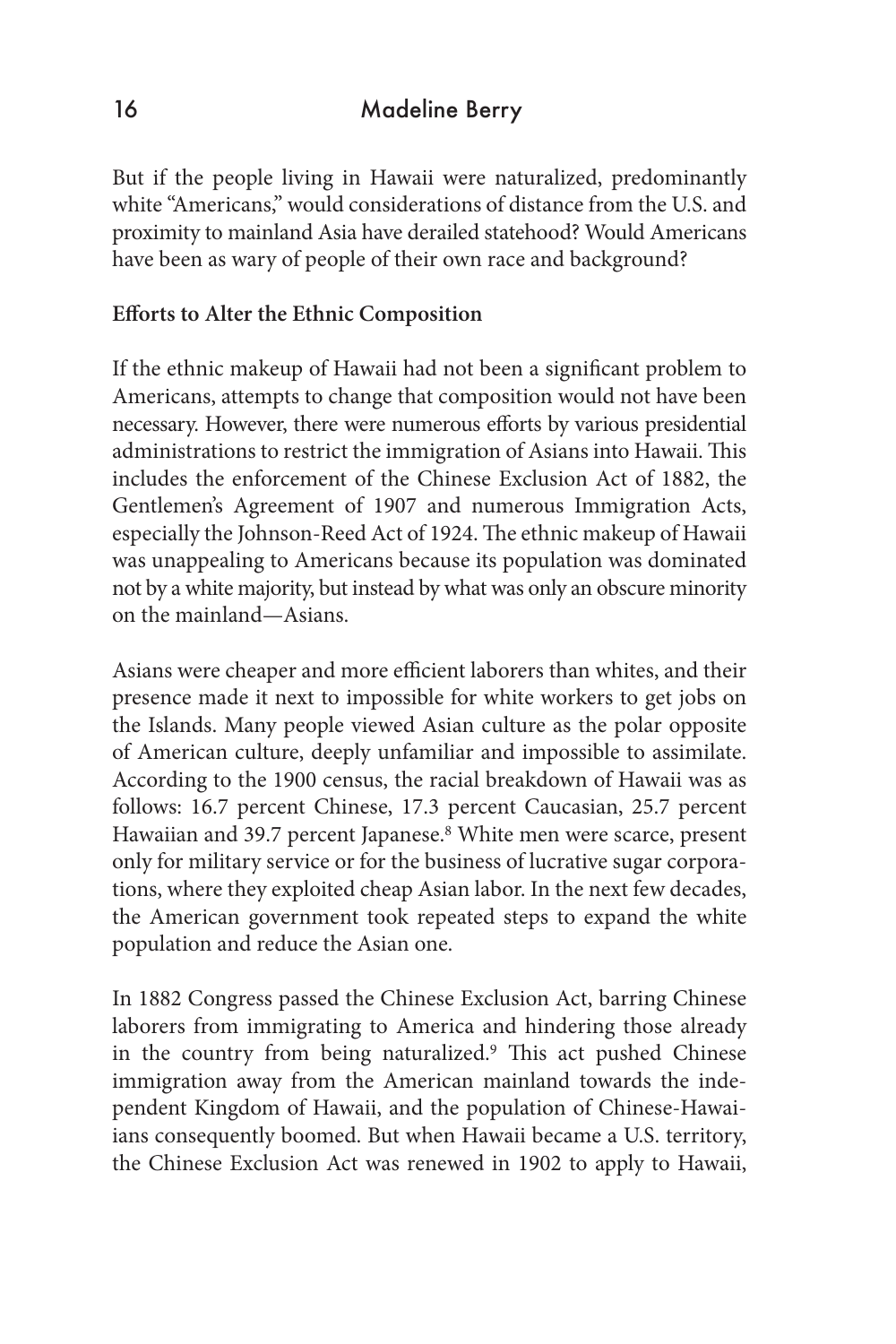halting Chinese immigration to the Islands.<sup>10</sup> The Chinese living there already were not able to be naturalized or vote in Hawaiian territorial elections. As a result, the Chinese population on the Islands became politically insignificant.

Theodore Roosevelt's Gentlemen's Agreement of 1907 with Japan reflects America's aversion to Japanese immigrants and suggests that Americans sharing his perspective would not have been enthusiastic about the admission of Hawaii's overwhelmingly Japanese population to statehood. Americans faced unwanted competition for jobs and undercutting of wages by Japanese immigrants both on the mainland and especially in Hawaii. Roosevelt negotiated with the Japanese government and came to the agreement that Japanese laborers would be barred from immigrating to both continental America and the Hawaiian Islands. Only immigrants who were former residents or immediate family members to American citizens were excluded from the agreement.11 This legislation was a clear, and successful, effort to cut Japanese immigration into the Hawaiian Islands and open up jobs for white Americans who wished to move to the Islands.

Racial ideals for Hawaii were made plain in Roosevelt's memorandum of 1909 in which he warned a close senatorial ally, Philander Knox of Pennsylvania, of the "threat of Japan." He referred to Hawaii as an island of "coolie-tilled plantations" and wrote that he believed America's aim should be to replace the Japanese workers with workers of European heritage "in order that the islands may be filled with a white population of our general civilization and culture."12 This distrust and distaste for Japanese "coolies" illustrates the fear that lay behind Roosevelt's anti-statehood stance and that of many other politicians at the time. His preference for workers of European heritage, rather than any naturalized Americans, reveals that the President saw the most value in "whiteness" and therefore saw little value in Hawaii's population.

The Immigration Act of 1924, also known as the Johnson-Reed Act, closed off Japanese immigration to the United States almost entirely. The act changed the regulation of immigration to a quota system in which each foreign country was allowed only a specific number of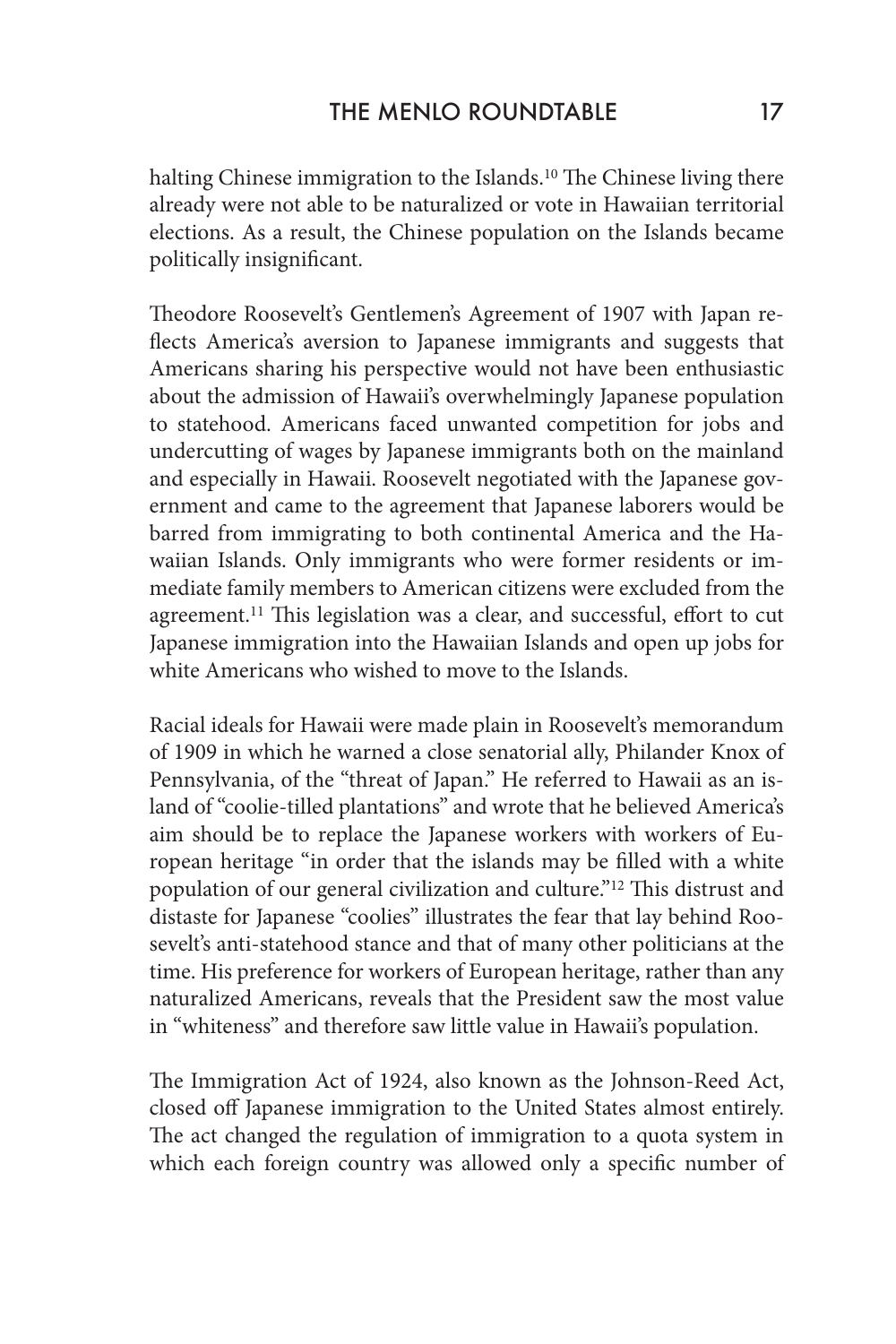## 18 Madeline Berry

people, equivalent to two percent of the existing population in the U.S., into the country each year. The act reflected not only the drive of American government to limit further immigration of Japanese, but also all "undesirables" such as other Asians and Eastern Europeans. By favoring certain races over others, this act illustrates the unselfconsciously racist ideas of the time, making it reasonable to conclude that racial considerations carried weight in the case of Hawaii statehood.

By 1945, 6.0 percent of the Hawaiian population was Chinese, 14.4 percent was Hawaiian and part Hawaiian, 32.5 percent was Japanese and 34.4 percent was Caucasian.<sup>13</sup> The Chinese, Japanese and Hawaiian populations all fell relative to the growth of the Caucasian population, which nearly doubled. A plurality of the population was not Asian or Hawaiian, but white. In March of 1946, Americans favored statehood for Hawaii 3 to 1.14 It wasn't until after these demographic changes had been made that Hawaii was finally admitted to the Union.

#### **America's Global Image and Civil Rights**

The timing of Hawaii's admission as a state in August of 1959 exposes the dominant cause for delay beforehand. Following the Second World War, America wore the title of the leading "free nation" of the world. Coming out of a passionate war and entering the Cold War against communism, America had to maintain its self-appointed role as a nation that believed in equality of all and in personal freedoms. To avoid appearing hypocritical, the nation was forced to make changes; overseas colonies and racial discrimination at home no longer fit the ideals the nation claimed to espouse.15

Southern Democrats were able to filibuster statehood hearings and put off the measures from passing for years. Most were against Hawaii statehood for two reasons: their traditional idea of America as a country for white men, and the fact that the addition of two Hawaiian votes in the Senate would eliminate the slim anti-Civil Rights majority in Congress.16 Southern Democrats saw the admission of Hawaii as an approval of racial integration. Historian Benjamin Shearer attributes the resistance from those senators to "the belief that the ad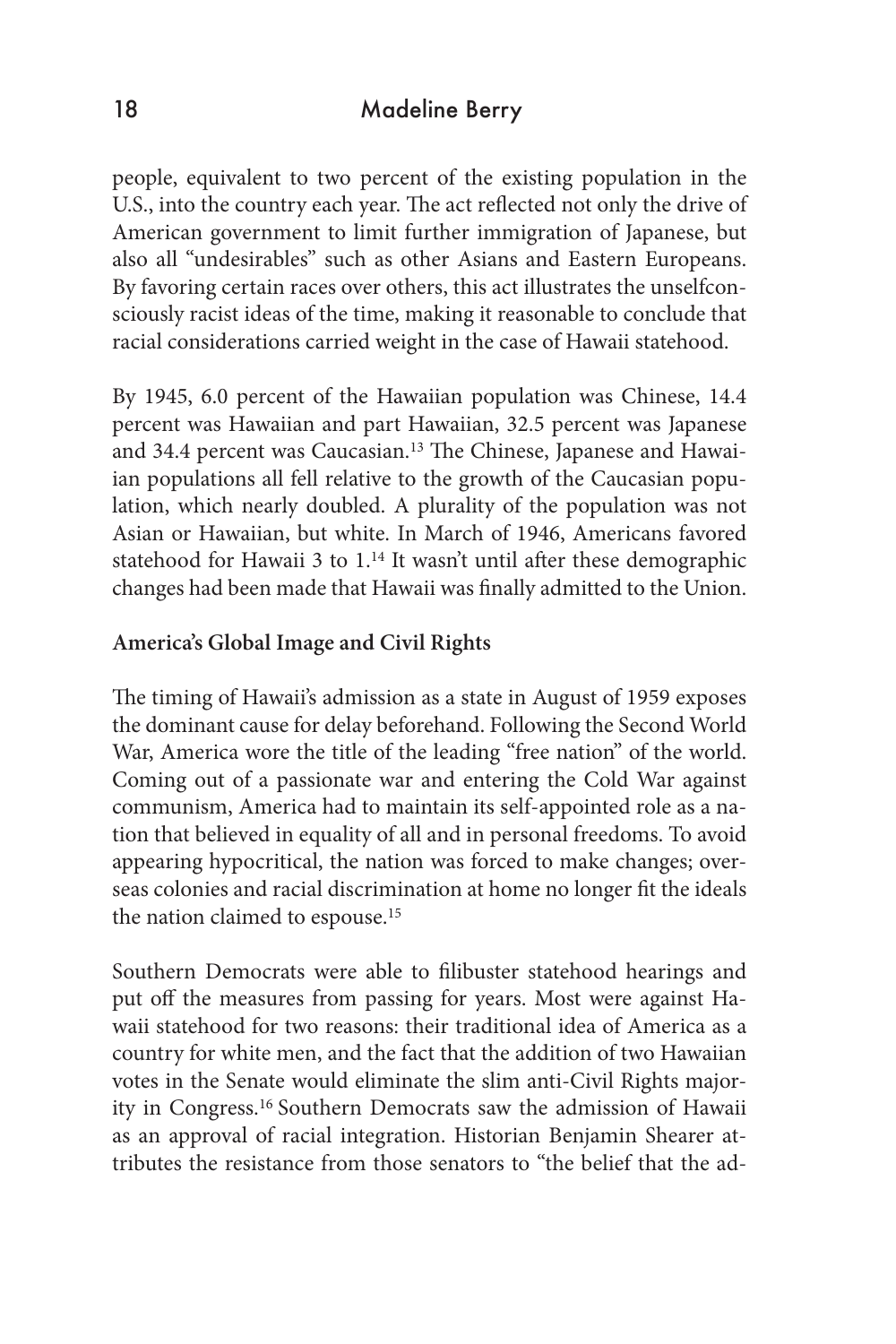mission of Hawaii would sharpen the growing criticisms of the racial practices in their home states."17 If the territory were allowed into the Union, the traditional white-supremacist beliefs in the South would start to appear outdated, and those Southern Democrats might lose power.18 The hostility of these politicians to statehood points clearly to racist motivation.

In 1947 President Harry Truman preached to Congress about America's duty to defend the "peaceful development of nations, free from coercion" and to defend "individual liberty."19 Nowhere in his famous Truman Doctrine speech did the President comment on injustices within America. The focus was on the emerging conflict with the communists and on praising American ideals. But America was more than its ideals. The reality of America was the deeply segregated South and its overseas territories where citizens were not being allotted their full set of rights. Possibly in response to this glaring contradiction, Truman sent a Civil Rights Message to Congress in 1948:

*The position of the United States in the world today makes it especially urgent that we adopt these measures to secure for all our people their essential rights. … If we wish to fulfill the promise that is ours, we must correct the remaining imperfections in our practice of democracy.*<sup>20</sup>

Here Truman explicitly states that the changes he seeks are called for because they are necessary to preserve American prestige in the tenuous time of the Cold War. In this message he requested the consideration of many civil rights causes such as equalizing the ability of each American to become naturalized, ensuring more freedom at the polls, admitting both Hawaii and Alaska into the Union as states as well as increasing self-government in other U.S. island possessions.<sup>21</sup> Here Hawaiian statehood is being promoted right alongside Civil Rights measures—all in the name of overcoming racism and prejudice. This is not a coincidence: Truman includes statehood to underline the unequal status of people under territorial government, thus suggesting that racial motivations had driven anti-statehood sentiments.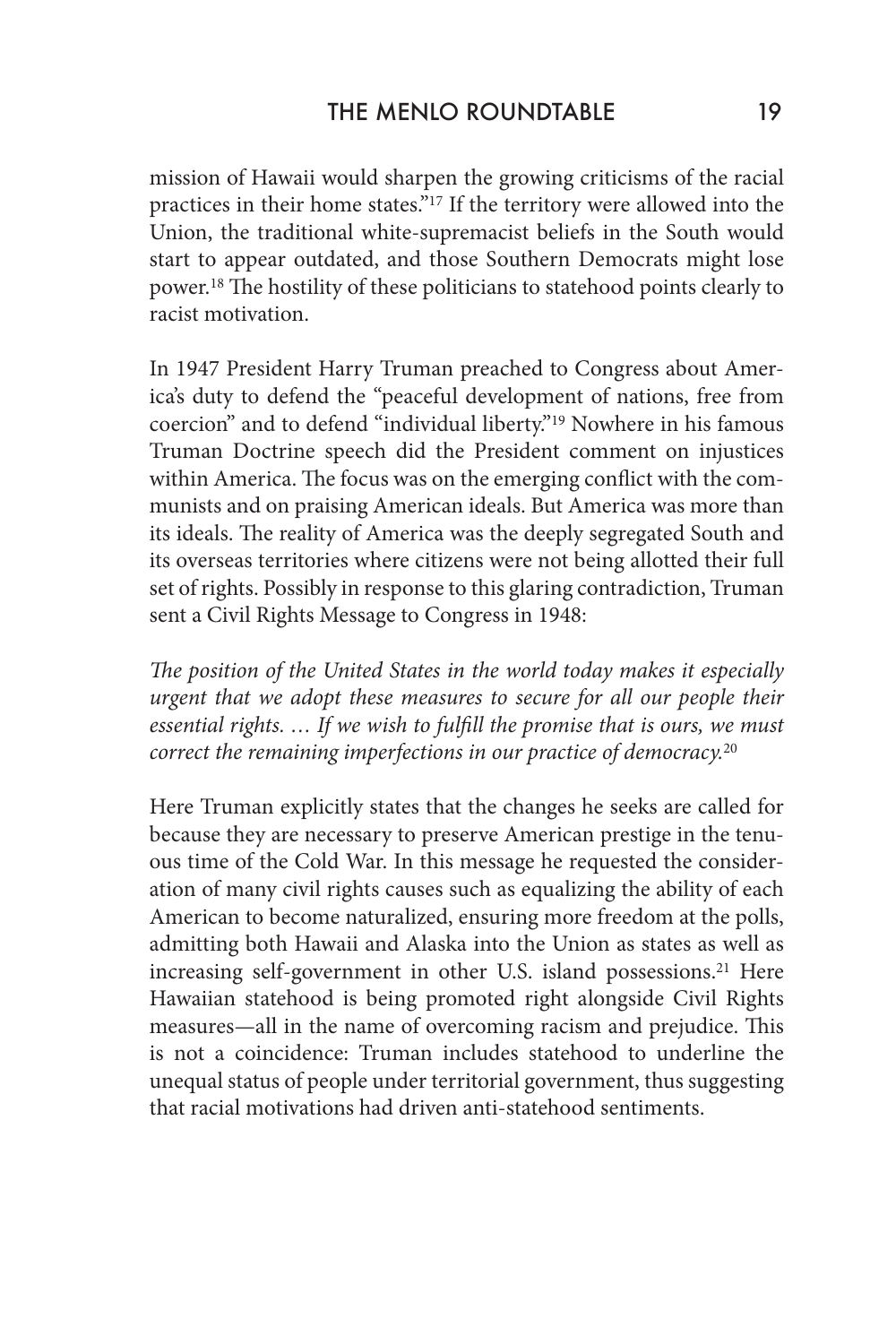#### **Conclusion**

Amongst some of the last states to be admitted into the union are Oklahoma in 1907, New Mexico and Arizona in 1912, and Alaska in 1959. The one thing that they all had in common as territories was their white minority. When first acquired by the U.S. at the turn of the twentieth century, Hawaii was "infested" with foreigners. But after a few decades of immigration restrictions and an influx of white people, the previously alarming diversity of the population became manageable and resistance to statehood dwindled. Hawaiians were secondclass Americans, yet that didn't seem to matter on the mainland until the nation was put under a spotlight following the Second World War. In light of the new ideological competition with the Soviets, America's imperialistic treatment of the Islanders became impossible to ignore. It was time for Americans to practice what they preached, and racism was no longer to be given a free pass. Hawaii was swept up in the Civil Rights movement and America slowly began to be the nation that it claimed to be. When statehood was granted in 1959, the population was no longer so menacingly foreign, and American resistance was not so strong.

This story of Hawaiian statehood does not paint an attractive picture of America. However, it appears unattractive only because I am a student with a modern-day perspective. I have grown up in a world where Civil Rights for all Americans has always been promoted as a good thing, not an illogical or even dangerous notion. Because of the shift that America went through following the Second World War, my perspective on my nation and its place in the world is drastically different from those of the people I have studied in my research. As a white, middle-class young woman in the forties, I might have seen the Civil Rights movement as completely absurd. Today, racial inequality strikes me as immoral. My argument in this paper may be hard for many Americans to believe. We don't want to think our country was ever so highly racially motivated—so "un-American" by today's definition. But just because our ideals have changed, that does not make earlier Americans wrong—just different.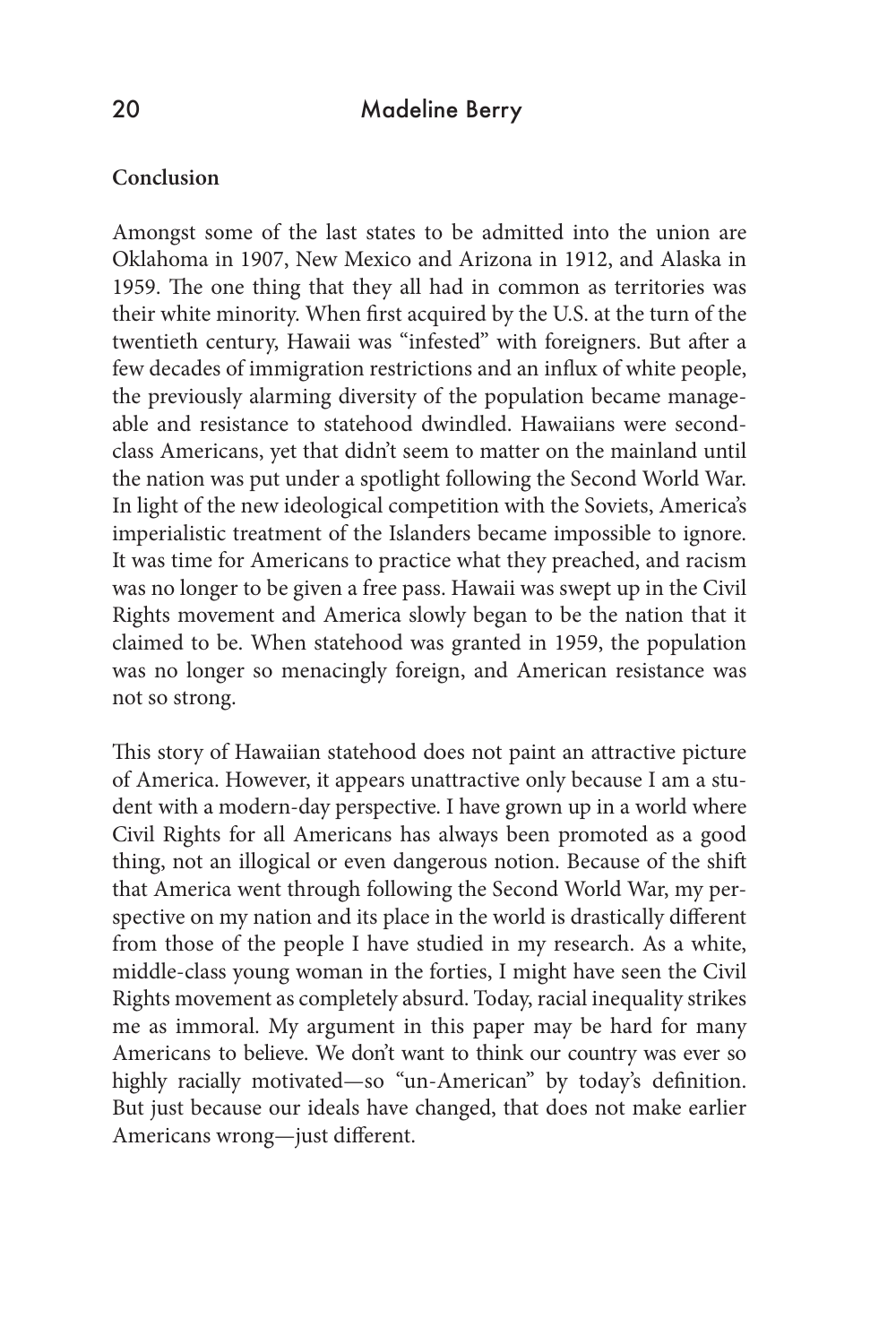#### **Notes**

1. Gavan Daws, *Shoal of Time* (Honolulu: University of Hawaii Press, 1968), 386.

2. T. Michael Holmes, *The Specter of Communism in Hawaii* (Honolulu: University of Hawaii Press, 1994), 175.

3. John S. Whitehead, *Completing the Union: Alaska, Hawai'i, and the Battle for Statehood* (Albuquerque: University of New Mexico Press, 2004), 18.

4. "United States—Race and Hispanic Origin: 1790 to 1990," September 13, 2002, U.S. Census Bureau, http://www.census.gov/population (accessed January 30, 2010); Whitehead, *Completing the Union*.

5. Daws.

6. Senator George W. Malone of Nevada on statehood in Hawaii, 85th Cong., 2d sess., Cong. Rec. (21 March 1958), 5041–5042, Annals of American History http://america.eb.com (accessed March 3, 2010).

7. Harry C. Withers, "Alien Communists Throttle Hawaii," *Dallas Morning News*, July 8, 1949.

8. Whitehead.

9. "Chinese Immigration and the Chinese Exclusion Acts," U.S. Department of State, http://www.state.gov (accessed March 3, 2010).

10. Ibid.

11. Reports of the Department of Commerce and Labor, (20 February 1907), 221-222, Annals of American History, http://america.eb.com (accessed February 15, 2010).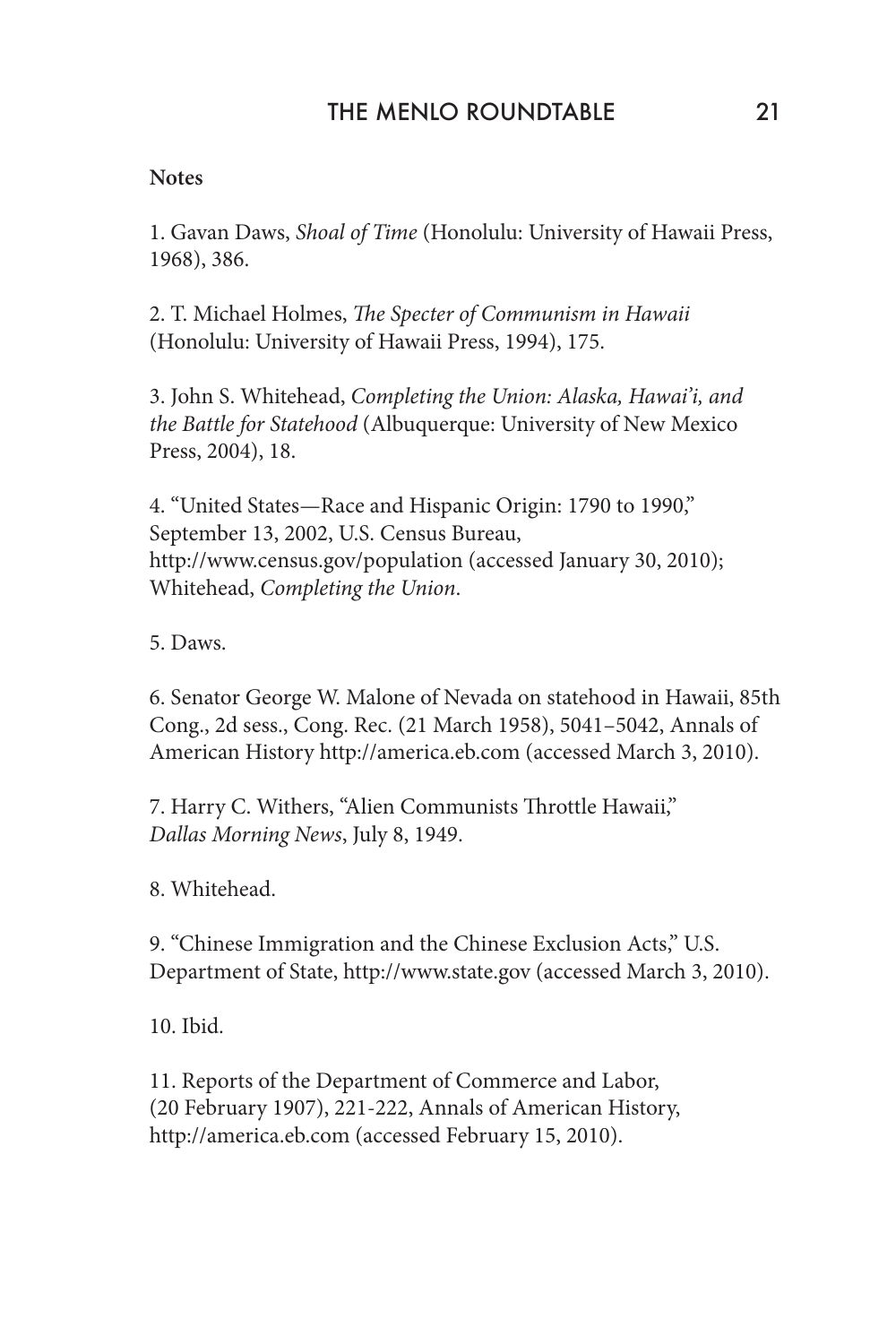12. Theodore Roosevelt to Philander Knox, February 8, 1909, Annals of American History, http://america.eb.com (accessed January 12, 2010).

13. Abraham Chapman, "Hawaii Seeks Statehood," *Institute of Pacific Relations*, 15, no. 14 (July 17, 1946): 210, chart.

14. Ibid, 213.

15. Heefner, 551.

16. J.D. Bowers, "The State of Hawaii," in *The Uniting States*, ed. Benjamin F. Shearer (Westport: Greenwood Press, 2004), 307.

17. Ibid.

18. Ibid.

19. President Harry Truman before a joint session of Congress, 80th Cong., 1st sess., *Cong. Rec.* (12 March 1947), 1980-1981, Annals of American History, http://america.eb.com (accessed February 20, 2010).

20. President Harry Truman on Civil Rights, 80th Cong, 2d Sess., H. Doc 516. (2 February 1948), Annals of American History, http://america.eb.com (accessed January 17, 2010).

21. Ibid.

# **Bibliography**

# *Primary Sources*

Chapman, Abraham. "Hawaii Seeks Statehood." *Institute of Pacific* Relations. 15, no. 14 (July 17, 1946): 209-213.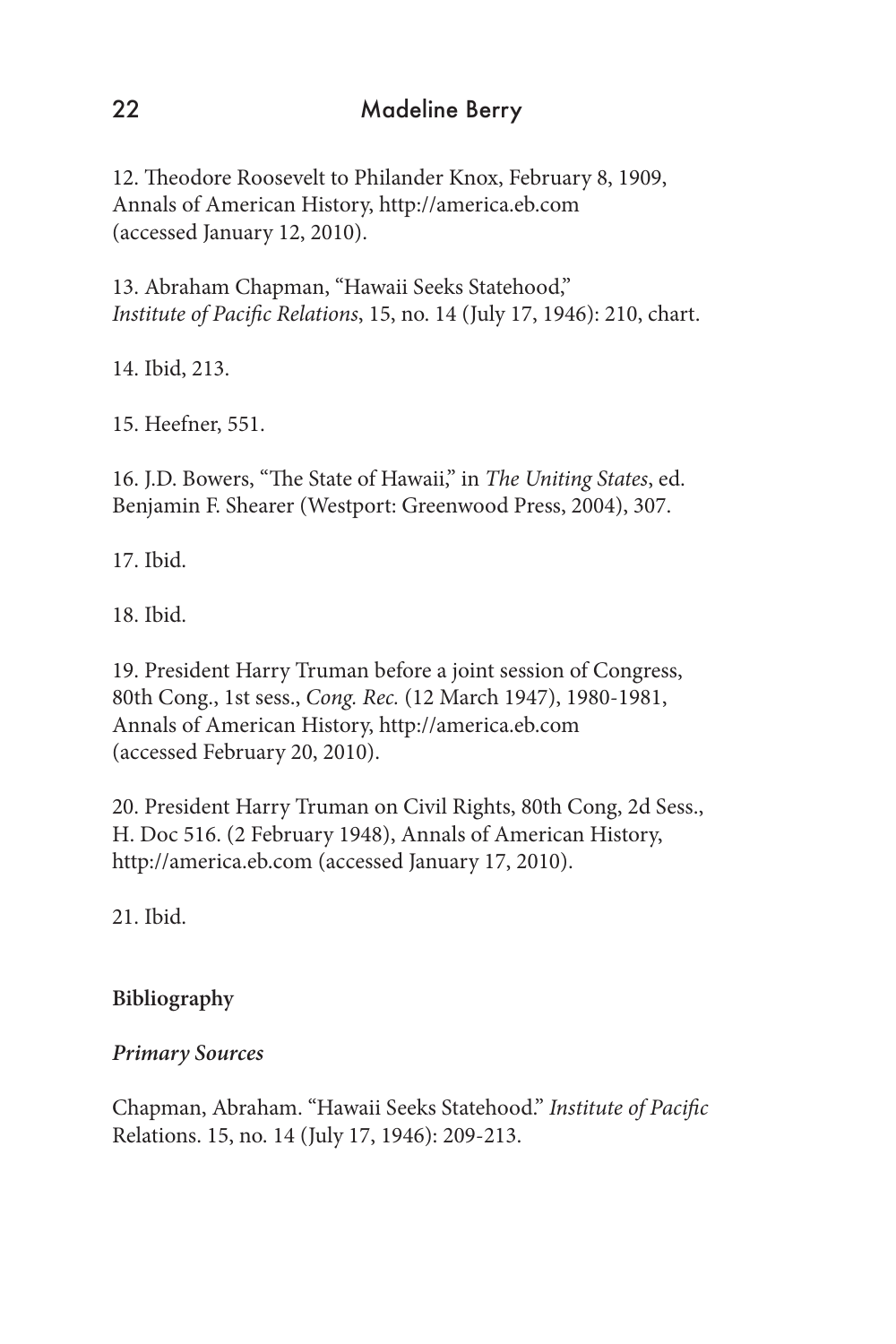President Harry Truman before a joint session of Congress. 80th Cong., 1st sess. *Congressional Record* (12 March 1947). Annals of American History. http://america.eb.com (accessed February 20, 2010).

Reports of the Department of Commerce and Labor. (20 February 1907). Annals of American History. http://america.eb.com (accessed February 15, 2010).

Roosevelt, Theodore. Theodore Roosevelt to Philander Knox, February 8, 1909. Annals of American History. http://america.eb.com (accessed January 12, 2010).

"United States—Race and Hispanic Origin: 1790 to 1990." September 13, 2002. U.S. Census Bureau. http://www.census.gov/population (accessed January 30, 2010).

U.S. Congress. House. President Harry Truman on Civil Rights. 80th Cong., 2d sess., H. Doc 516. (2 February 1948). Annals of American History. http://america.eb.com (accessed January 17, 2010).

U.S. Senate. Senator George W. Malone of Nevada on statehood in Hawaii. 85th Cong., 2d sess. Congressional Record (21 March 1958). Annals of American History. http://america.eb.com (accessed March 3, 2010).

Withers, Harry C. "Alien Communists Throttle Hawaii." *Dallas Morning News*, July 8, 1949.

#### *Secondary Sources*

Bowers, J.D. "The State of Hawaii." In *The Uniting States*, edited by Benjamin F. Shearer, 294-319. Westport: Greenwood Press, 2004.

"Chinese Immigration and the Chinese Exclusion Acts." U.S. Department of State. http://www.state.gov (accessed March 3, 2010).